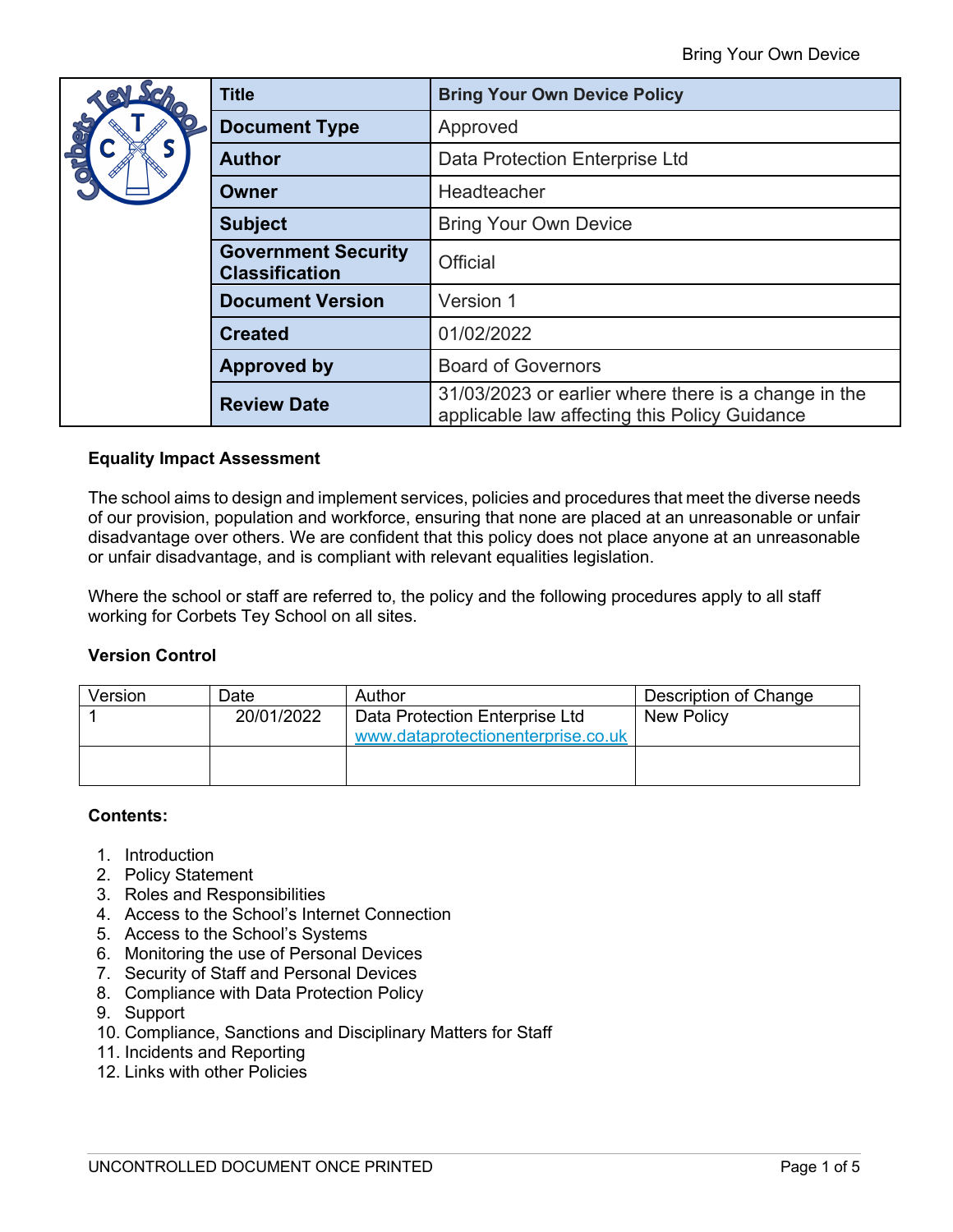# **1. INTRODUCTION**

The school recognises that mobile technology offers valuable benefits to staff from a teaching and learning perspective and to visitors. Our school embraces this technology but requires that it is used in an acceptable and responsible way.

This policy is intended to address the use by staff and visitors to the school of non-school owned electronic devices to access the internet via the school's internet connection or to access or store school information. This practice is commonly known as 'bring your own device' or BYOD. These devices include smart phones, tablets, laptops, wearable technology and any similar devices. If you are unsure whether your device is captured by this policy, please check with the Headteacher. These devices are referred to as 'personal devices' in this policy.

# **2. POLICY STATEMENT**

Staff and visitors must not use personal devices where there are students present and must only use personal devices during free time, or in an office.

Staff and visitors to the school are responsible for their personal device at all times. The school is not responsible for the loss, or theft, of or damage to the personal devices or storage media on the device (e.g. removable memory card) however caused. The school office must be notified immediately of any damage, loss, or theft of a personal device, and these incidents will be logged.

Personal devices must be turned off when in a prohibited area and/or at a prohibited time and must not be taken into controlled assessments and/or examinations, unless special circumstances apply.

The school reserves the right to refuse staff and visitors permission to use their own personal devices on school premises.

#### **3. ROLES AND RESPONSIBILITIES**

Staff members will:

- Familiarise themselves with their device and its security features so that they can ensure the safety of school information
- Install relevant security features and maintain the device appropriately
- Set up passwords, passcodes, passkeys or biometric equivalents on the device being used
- Set up remote wipe facilities if available, and implement a remote wipe if the device is lost/stolen
- Encrypt documents or devices as necessary
- Report the loss of any device containing school information, or any security breach immediately to the School Data Protection Officer
- Ensure that no school information is left on any personal device indefinitely. Particular care must be taken if a device is disposed of/sold/transferred to a third party.

#### Visitors will:

- Familiarise themselves with the use of personal devices at school
- Only use personal devices for agreed purposes at the school and with parental or the relevant permission
- Not share information from personal devices via social media and will not keep school information indefinitely.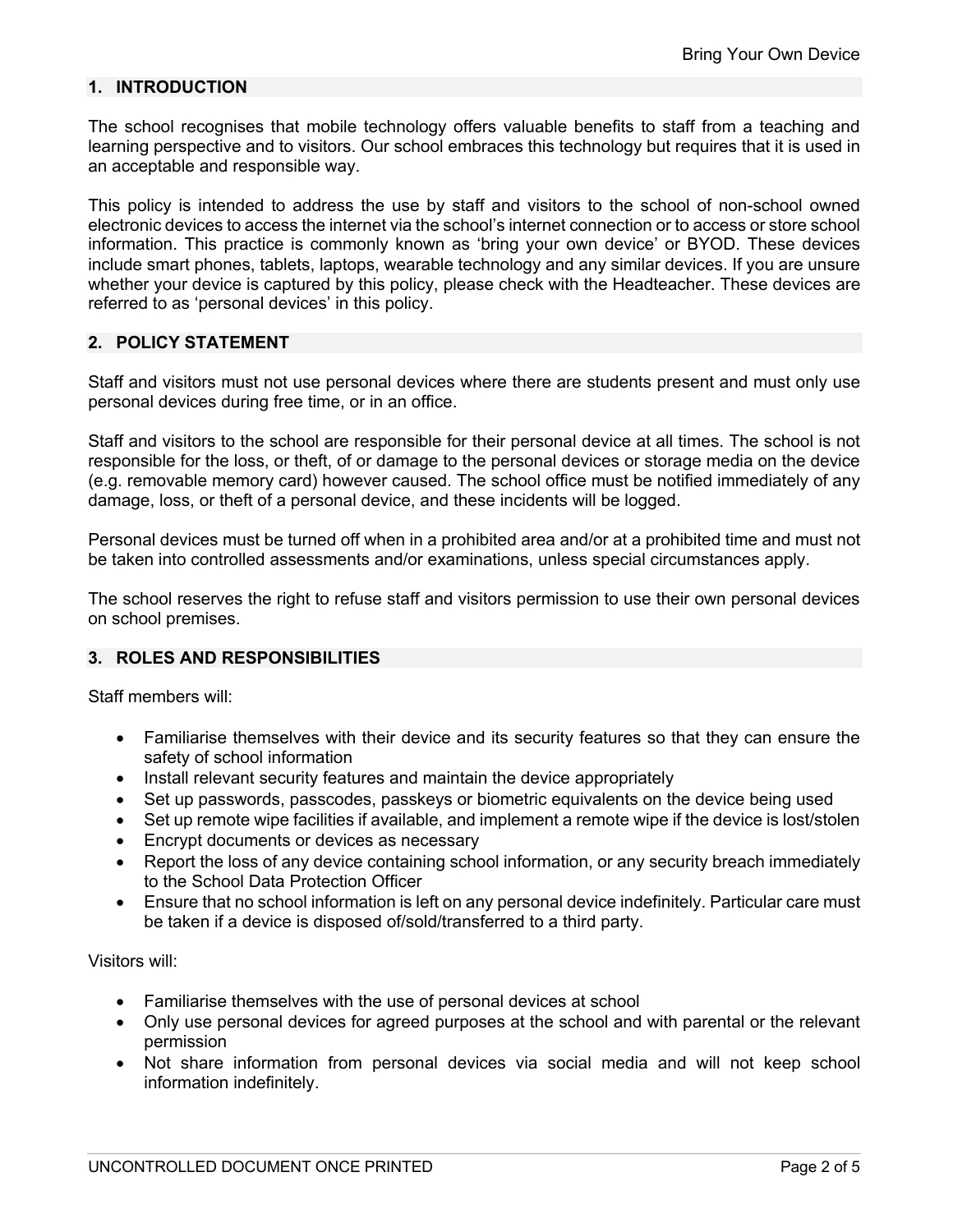#### **4. ACCESS TO THE SCHOOL'S INTERNET CONNECTION**

The school provides a wireless network that staff and visitors to the school may use to connect their personal devices to the internet. Access to the wireless network is at the discretion of the school, and the school may withdraw access from anyone it considers is using the network inappropriately.

The school cannot guarantee that the wireless network is secure, and staff and visitors use it at their own risk. In particular, staff and visitors are advised not to use the wireless network for online banking or shopping.

The school is not to be held responsible for the content of any apps, updates, or other software that may be downloaded onto the user's own device whilst using the school's wireless network. This activity is taken at the owner's own risk and is discouraged by the school. The school will have no liability whatsoever for any loss of data or damage to the owner's device resulting from use of the school's wireless network.

### **5. ACCESS TO THE SCHOOL'S SYSTEMS**

School staff are permitted to connect to or access the following school services from their personal devices:

- The school email system (where appropriate encryption technologies have been deployed);
- The school virtual learning environment (Google Classroom, Office 365 and 'School Drives');
- Official school applications

Staff may use the systems listed above to view school information via their personal devices, including information about students. Staff must not store the information on their devices, or on cloud servers linked to their personal devices. In some cases, it may be necessary for staff to download school information to their personal devices in order to view it (for example, to view an email attachment). Where personal or sensitive data is used in this way devices or files MUST be encrypted.

Staff must only use the IT services listed above (and any information accessed through them) for work purposes. School information accessed through these services is confidential, in particular information about students. Emails should not name individual students and any attached documents containing personal details of students, should be encrypted. Staff must take all reasonable measures to prevent unauthorised access to it. Any unauthorised access to or distribution or confidential information should be reported to the Headteacher and School Data Protection Officer as soon as possible in line with the School's Data Protection Policies.

Staff must not send school information to their personal email accounts.

If in any doubt the user should seek clarification and permission from the Headteacher before attempting to gain access to a system for the first time. Users must follow the written procedures for connecting to the school systems.

# **6. MONITORING THE USE OF PERSONAL DEVICES**

The school uses technology that detects and monitors the use of personal and other electronic or communication devices, which are connected to or logged on to our wireless network or IT systems. By using a personal device on the School's IT network, staff and visitors to the school agree to such detection and monitoring. The school's use of such technology is for the purpose of ensuring the security of its IT systems and for tracking school information.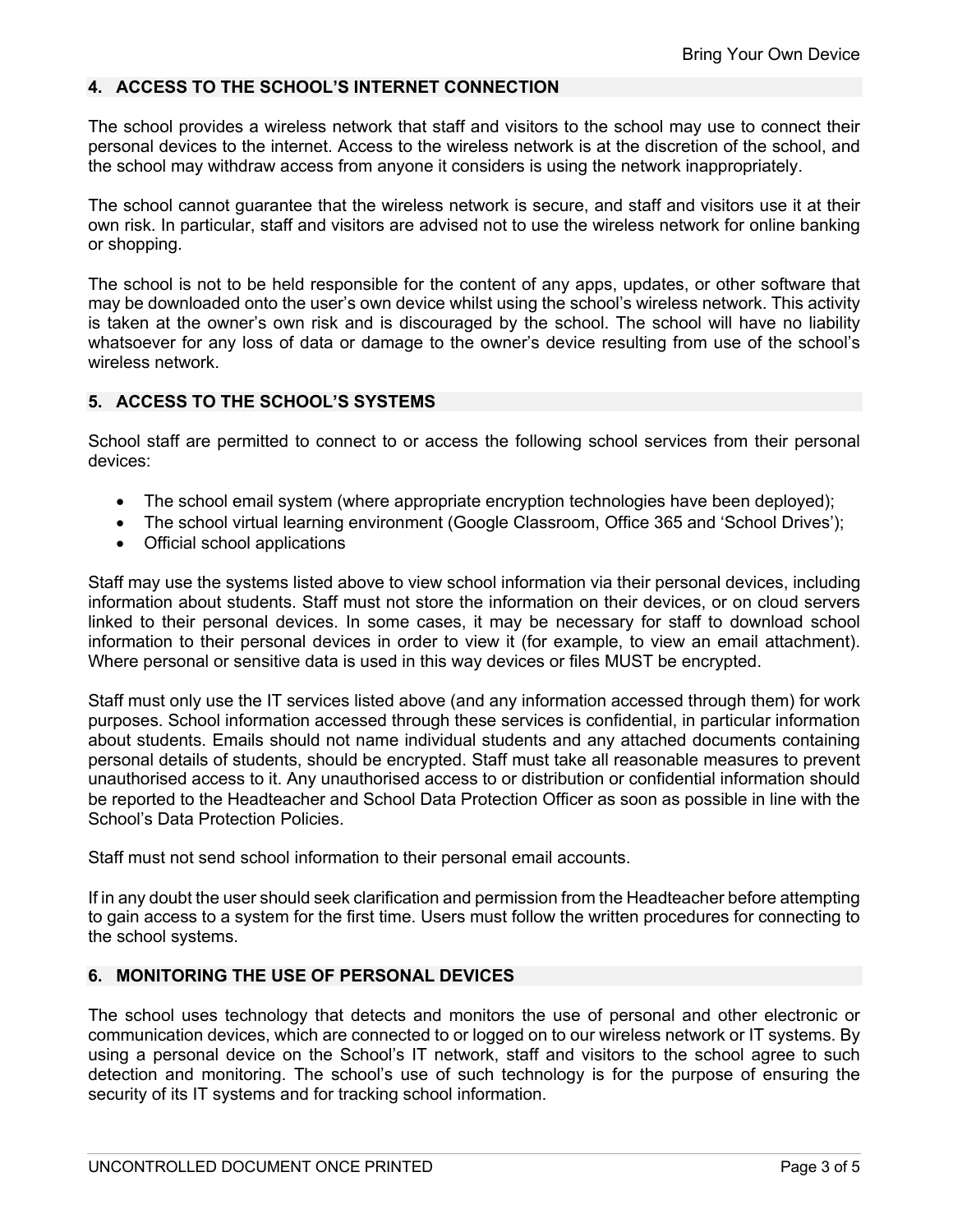The information that the School may monitor includes (but is not limited to) the addresses of websites visited, the timing and duration of visits to websites, information entered into online forms. Information uploaded to or downloaded from websites and school IT systems, the content of emails sent via the network, and peer-to-peer traffic transmitted via the network.

Staff who receive any inappropriate content through school IT services or the school internet connection should report this to the Headteacher as soon as possible.

#### **7. SECURITY OF STAFF PERSONAL DEVICES**

Staff must take all sensible measures to prevent unauthorised access to their personal devices, including but not limited to the use of a PIN pattern or password to be entered to unlock the device, and ensuring that the device auto-locks if inactive for a period of time. Staff that wish to use their own device must be aware that they have a direct personal responsibility for ensure that the device they choose to use has the benefit of encryption.

Staff must never attempt to bypass any security controls in school systems or others' own devices. Staff must ensure that appropriate security software is installed on their personal devices and must keep the software and security settings up to date.

Staff must ensure that passwords are kept securely and are not accessible to third parties. Automated log on processes to store passwords must not be used.

# **8. COMPLIANCE WITH THE DATA PROTECTION POLICY**

Staff compliance with this BYOD policy is an important part of the school's compliance with the Data Protection laws. Staff must apply this BYOD policy consistently with the School's Data Protection guidelines.

Where such devices are used to process data of a personal or sensitive nature appropriate encryption of files or devices must be used. All such data should be backed up to the school's network or school's Google or Office 365 accounts and deleted from personal devices as soon as work has been completed.

#### **9. SUPPORT**

The school cannot support users own devices but will offer advice to users in their use where practically possible. The school will support staff in ensuring that they have appropriate levels of security in place.

The school takes no responsibility for supporting staff's own devices nor has the school a responsibility for conducting annual Portable Appliance Testing (PAT) of personally owned devices.

#### **10. COMPLIANCE, SANCTIONS AND DISCIPLINARY MATTERS FOR STAFF**

Non-compliance of this policy exposes both staff and the school to risks. If a breach of this policy occurs the school may discipline staff in line with the School's Disciplinary Procedure. Guidance will also be offered to staff to support them in complying with this policy. If steps are not taken by the individual to rectify the situation and adhere to the policy, then the personal device in question may be confiscated and/or permission to use the device on school premises will be temporarily withdrawn. For persistent breach of this policy, the school will permanently withdraw permission to use user-owned devices in school.

# **11. INCIDENTS AND REPORTING**